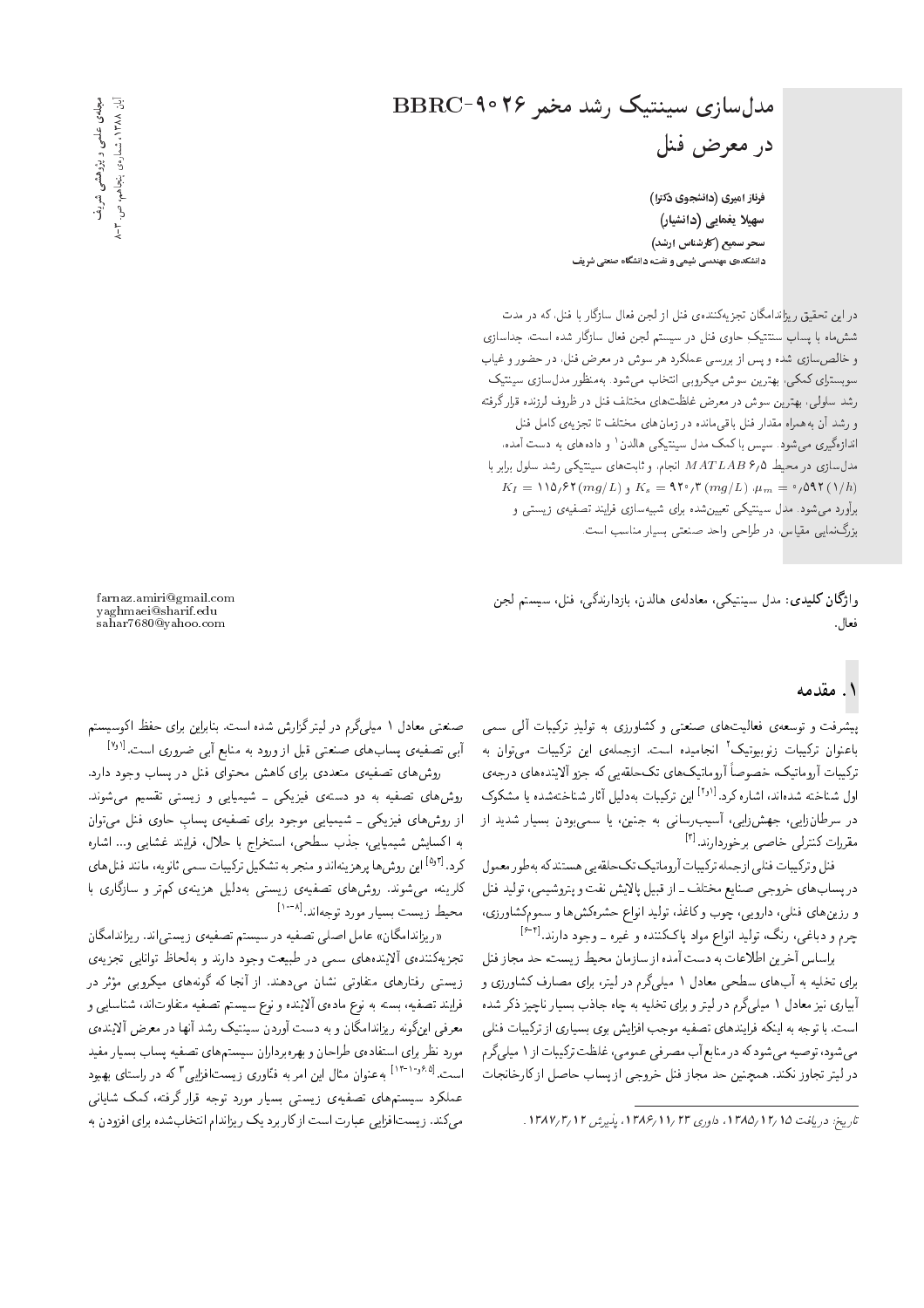یک فرایند تصفیهی پسابِ در حال کار، بهمنظور ارتقاء کیفیت آب یا کاهش هزینههای<br>سایات بایدهای ۱۸۸۷–۱۶۰ اگر عملیاتی است.<sup>[۱۶-۱۴،۱۰</sup>۸۷] اگرچه این احتمال وجود دارد که تودهی ریزاندامگان<br>مقابله استفاده و استفاده استفاده استفاده استفاده بومی در مسیر قابل قبولی توسعه یابند ولی با توجه به محدودیتهای عملیاتی، تغییرات احتمالی ترکیب پساب ورودی، و آشفتگی های سیستم، و نیز بهمنظور حفظ تنوع مخلوط میکروبی می توان با معرفی ریزاندامگان برتر بر این مشکلات فائق آمد؛ این امر باید در یک وضعیت حسابشده و کنترل شده بهمنظور حفظ تمامیت اكوسيستم ميكروبي صورت پذيرد. افزون براين، بعد از شناسايي ريزاندامها، مي توان با استفاده از دانش بیوتکنولوژی و روش های مهندسی ژنتیک، قابلیت های آنها را برای تجزیهی آلایندهی مورد نظر و مشتقات آن افزایش داد.<sup>[۱۹</sup>۰<sup>۱۸|۱</sup>۰۰]<br>میلمان این مورد میلی بازی این بازی با این مورد میلی

مدل های سینتیکی مختلفی برای نشاندادن بازدارندگی رشد ریزاندامگان در معرض ترکیبات سمی (مانند فنل) وجود دارد. از میان مدل های موجود، مدل هالدن به دلیل سادگی ریاضی و برخورداری از ثابت بازدارندگی سوبسترا، برای محاسبهی پارامترهای سینتیکی محیطهای کشت خالص و مخلوط در حالتهای پیوسته و ناپیوسته بسیار مورد استفاده قرار میگیرد. در اکثر تحقیقات صورتگرفته در زمینهی تجزیه ی زیستی فنل، سینتیک رشد باکتری هایی مانند Pseudomonas pudita.  $\ldots$  Acinetobacter calcoaceticus  $\ldots$  P seudomonas florescens xDiQo Q=Qk |UQQ@ OQwt Bacillus brevis w P seudomonas cepacia است. سرعت رشد بیشینهی به دست آمده با استفاده از معادلهی هالدن برای محیط "CU= xOW VQ=Ro0 0510 61 <sup>h</sup> <sup>1</sup> |xOwOLt QO \wrNt wXr=N |=yCWm نابت اشباع و بازدارندگی سوبسترا، بسته به نوع ریزاندام و محیط کشت استفاده شده، محدودهی وسیعی را در بر میگیرد.<sup>[۱۸</sup>٬۸۶۰۵]<br>.

## ۲. روش تحقیق

#### ۰۱.۲ تولید لجن فعال سازگار با فنل

آر لجن تصفيهخانه ي پساب شهري (تصفيهخانهي قيطريه) براي توليد لجن فعال و سپس سازگاركردن آن با فنل استفاده شد. براي تقويت مخلوط ميكروبي، لجن اوليه در سیستم لجن فعال (راکتور شیشهیی دارای محفظهی هوادهی بهحجم ۷ لیتر و مخزن  $COD = 10^{\circ}$  mg/L تەنشىنى بەحجم 10 ليتر) بەمدت يک ماه توسط ملاس با به صورت پیوسته خوراکدهی شده و در ضمن اوره و فسفات به عنوان منابع نیتروژن 100 : 6 : 1 بوابر به اخرافه میشود که  $D: N: P$  برابر با ۱ : ۱  $COD = \texttt{V} \cdot m g/L$  باشد. سپس بهتدریج غلظت ملاس در مدت ۱ ماه تا افزایش داده می شود. در طی این مرحله بهتدریج رنگ لجن از سیاه به قهوهیی طلای<sub>ه،</sub> تغییر می،یابد که این تغییر رنگ نشاندهندهی فعال**شدن لجن است. د**ر مرحلهي بعد با پايين أوردن تدريجي غلظت ملاس و بالابردن غلظت فنل در مدت ۶ ماه، تودهى زيستى با غلظت  $mg/L$  • م $\log L$  قنل سازگار مىشود. در طى مرحلهى سازگاری، ری<sub>ل</sub>اندامگان موجود در مخلوط میکروبی محدود و محدودتر می شود و فقط ریزاندامگان قادر به تحمل فنل در سیستم باقی میمانند که با القاء آنزیمهای لازم در آنها بهمنظور استفاده از فنل بهعنوان منبع کربن و انرژی، قادر به تجزیهی زيستبي فنل خواهند شد.

### ۲.۲. جداسازی و خالص سازی ریزاندامگان تجزیهکنندهی فنل از لجن فعال سازگار با فنل

در این مرحله سعی بر آن است تا از لجن فعال سازگار شده با فنل، ریزاندامگان

تجزیهکنندهی فنل جداسازی و خالص سازی شود. به این ترتیب از پایلوت نمونهگیری شده و بعد از مطالعات میکروسکویی مشخص می شود که لجن سازگارشده با فنل حاوی پنجگونه ریزاندامگان است. برای جداسازی ریزاندامگان تجزیهکنندهی فنل، از دو نوع محیط کشت جامد نوترینت آگار<sup>۴</sup> برای جداسازی باکتری ها و پتیتو ــ دکستروز<br>- آگار (۱۳۵۸–۱۳۶۸) ـ أگار (PDA) <sup>۵</sup> برای جداسازی قارچها (مخمر و کپک) استفاده میشود. بعد<br>ا از تهیهی محیطهای کشت جامد و سترونسازی در اتوکلاو (در دمای  ${}^{\circ}C$ ۲۰ و ۱۵ یوند فشار بهمدت ۲۰ دقیقه)، و تهیهی سوسپانسیونهای میکروبی با رقتهای '−۰۱۰ ' -۰۲ '۰۱۰ ' -۱۰ و °−۱۰ زنونه ی گرفتهشده از پایلوت، تلقیح در<br>منابع این این این مساح این منابع شرایط کاملاً استریل به پلیتهای حاوی محیط کشت جامد نوترینت آگار و پتیتو ـ دکستروز ــ آگار، صورت می پذیرد. بعد از ۲۴ ساعت گرماگذاری در دمای $C$ ۳۴° از روی رنگ و شکل کلنے های رشدیافته در محیط های کشت حامد، پنج نوع سوش  $N$  1 میکروبی تشخیص داده میشود: سه گونه ی میکروبی از محیط نوترینت آگار که وتوده نارنجیرنگ) و N اتوده شفاف) و N اتوده سفید) نام میگیرد و  $N$  $\{x\}$  دوگونه از محیط بتیتو ـ دکستروز ـ آگار که $P$  (توده $P$  ) وایده ی سفیدرنگ) نامیده می٬شود. سپس همچون گذشته دو محیط کشت جامد نوترینت آگار و پتیتو - دکستروز - آگار آماده شده و از هر کلنی در محیط کشت جامد مربوطه، یک کشت خطی تهیه می شود. بعد از ۲۴ ساعت گرماگذاری پلیتها در دمای ۳۴° $C$  با مشاهدهی تودههای همرنگ و همشکل در هرکشت خطی و بررسی میکروسکو یی آنها، این نتیجه حاصل می شود که کشت های خطی خالصاند و در هر محیط کشت، تودههای رشدیافته از یک گونهی میکروبی اند. در مرحلهی بعد برای خالصسازی نهایی از تودههای تشکیلشده درکشت خطی، برای هر پنج گونهی میکروبی بهطور جداگانه اسلنت (محیط کشت جامد شیبدار) تهیه می شود. به این منظور بعد از أمادهسازي محيط كشتهاى نوترينت أگار و يتيتو ــ دكستروز ــ أگار و سترون سازی و تهیهی اسلنت خام در لولههای آزمایش، تلقیح از محیطهای حاوی كشت خطى توسط لوپ در شرايط كاملاً استريل به اسلنت خام صورت مى يذيرد.

#### ۰۳.۲ بورسی عملکرد ریزاندام جداسازی و خالص شده

در این مرحله، نخستین گام برای تعیین نوع ریزاندامگان جداسازی و خالصشده، شناختن ریزاندامگان از نظر مورفولوژی است. با مطالعهی مستقیم میکروسکوپی و انجام رنگآمیزی گرم بهمنظور تعیین گرم سوش های N۲ ، $N$ ۱ و  $N$  اطلاعات مفیدی دربارهی ریزاندامگان به دست میآید.

برای انتخاب بهترین سوش میکروبی جداسازی و خالص شده، ابتدا سوش های میکروبی بهطور جداگانه در محیط پیش کشت غنی سازی می شوند. این محیط برای سوش های ۸۲ و ۸۲ و ۸۳ محلول نوترینت براث (NB) <sup>۶</sup> و برای سوش های<br>ده مردم P و P۲، محیط اختصاصی مخمریست ـ مالت (YM) "است. از طرف دیگر<br>اما این سایت ایران محيط اختصاصي فنل طبق جدول ١ تهيه مي شود.

.<br>- فنل به دلیل سمی بودن همیشه بعد از استریل شدن محیط کشت اختصاصی در 10 g/L ستریل به محیط اضافه می شود. برای این منظور محلول حاوی  $g/L$  ۱۰ فنل تهیهشده و در ارلن در یوشدار درون یخچال نگهداری می شود. بهدلیل وجود احتمال تغيير غلظت فنل، بههنگام استفاده از اين محلول ابتدا غلظت فنل آن اندازهگیری می شود. حجمی از محلول استوک فنل (با توجه به غلظت فنل در آن) که در ا $m$  ۰۰ محیط کشت اختصاصی غلظت  $mg/L$  ۵۰۰ منل را ایجاد کند محاسبه، و در زير هود و شرايط استريل به ارلن هاي حاوي محيط كشت اختصاصي اضافه مى شود.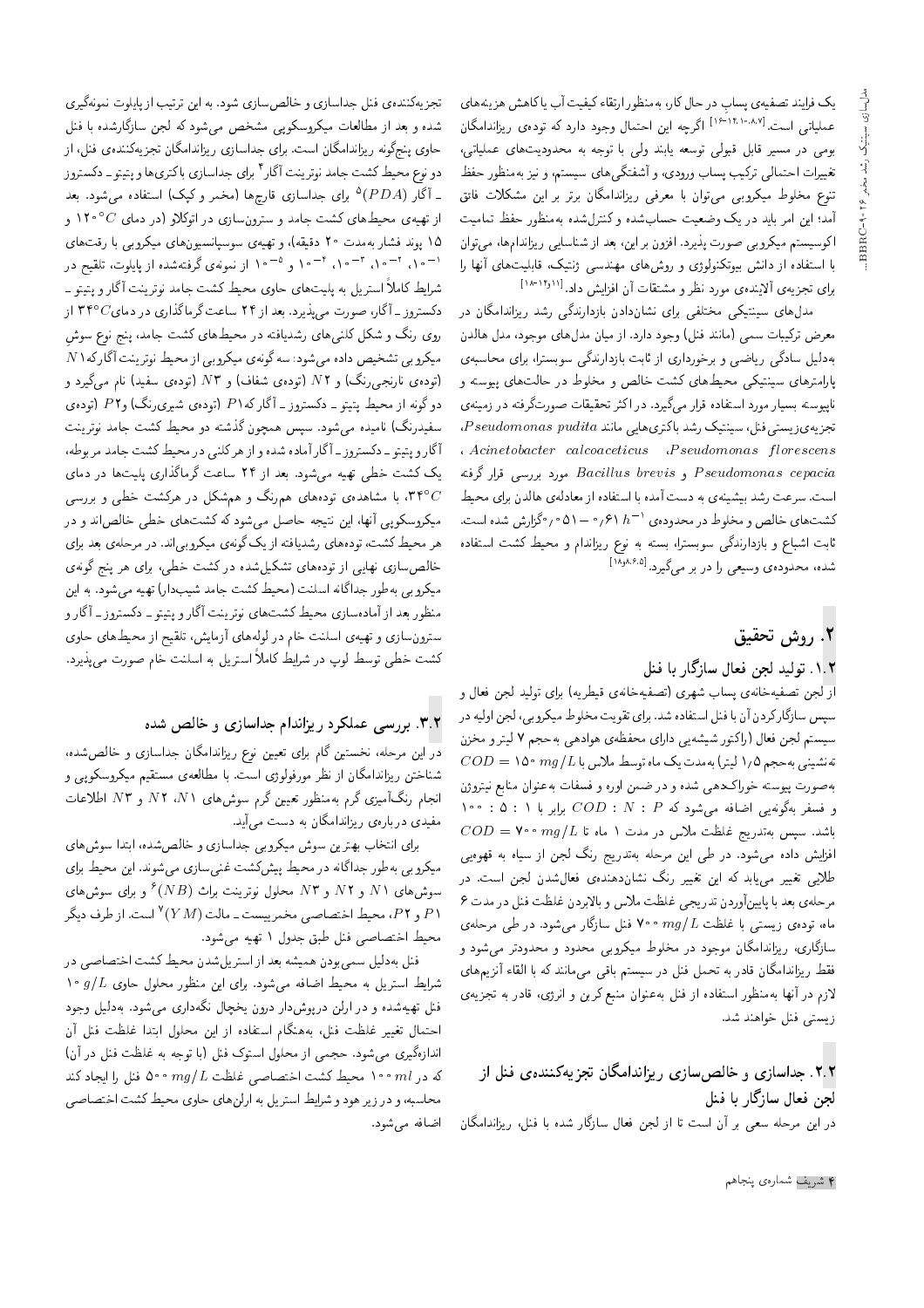حدول ١. تركيبات محيط كشت اختصاصي فنل ا<sup>٥ و ١</sup>٤

| غلظت (g/l)                     | تركيب                               |
|--------------------------------|-------------------------------------|
| ٣                              | $(NHr)$ r $SOr$                     |
| ۶، ه                           | $KH, PO_{\mathfrak{k}}$             |
| ۲٫۴                            | $K_{\mathfrak k} HPO_{\mathfrak k}$ |
| ۰٬۵                            | $M$ q $SO_{\ast}$ , Y $H_{\ast}O$   |
| ۰٬۱۵                           | $CaSO_{\rm F}$                      |
| $\cdot$ , $\cdot$ $\mathsf{r}$ | $FeSO_{\rm F}$                      |

یک ارلن به عنوان شاهد انتخاب شده که تلقیح در مورد آن صورت نمیگیرد، و در شرایط یکسان با سایر ارلن ها قرار مهگیرد؛ سپس مقدار حذف فنل با توجه به مقدار غلظت فنل در شاهد تعیین میشود. برای هر سوش میکروبی یک ارلن A و یک ارلن  $B$  در نظر گرفته میشود.

- در دسته ی A سوش میکروبی غنی شده پس از رقیق سازی توسط سرم فیز یولوژیک استریلیزه و رسیدن به غلظت مورد نظر (cells/ml ° ° ۱ مخمرو $\textit{cells/ml}$  ° ۱ باکتری)، به میزان ۱۰٪ (ml) به ارلن حاوی محیط کشت اختصاصی تلقیح مې شود.
- درمورد دستهى B سوش ميكروبي غنى شده پس از رقيق سازى توسط محلول  $\theta$ نوترینت براث (درمورد سوش۱های ۸۲، ۸۲ و ۲۳ ) یا $YM$  (درمورد سوشهای P۱ و P۲) و رسیدن به غلظت مورد نظر (P۲  $^{\circ}$ ۱۰ مخمر و cells/ml "۱۰ باکتری)، به میزان ۱۰٪ حجمی (۱۰ ۱۰) به ارلن حاوی محيط كشت اختصاصي تلقيح مى شود.

پس از اتمام تلقیح، همهی ارلنها به همراه شاهد در انکوباتور لرزان در دمای و دور ۱۸۰  $rpm$  بهمدت ۲۴ ساعت گرمادهی میشوند. پس از گذشت  $\mathcal{C}$ ۲۴ ساعت و اندازهگیری مقدار فنل باقیمانده، درصد حذف فنل محاسبه شده و بهترين سوش تعيين مي شود.

#### ۴.۲. انجام آزمايشات با سوش انتخاب شده بهصورت ناپيوسته

بهمنظور مدل سازي سينتيك رشد، در اين مرحله سوش انتخاب شده به صورت ناپيوسته در مقیاس آزمایشگاهی در ظروف ارلن مایر ۵۰۰ میلی لیتری حاوی ml ۰۰m محیط كشت اختصاصي فنل، در معرض غلظتهاى مختلف فنل (١٣٣، ٣٠٠، ٥٠٥، ۹۳ ه ۱۵ ه ۱۵۰۰ و ۲۰۰۰ میلهگرم بر لیتر) بهعنوان تنها منبع کربن قرارگرفته و مقدار حذف فنل و همچنین رشد آن در زمان مورد بررسی قرار میگیرد.

به این منظور برای انجام آزمایشات در هر غلظت انتخابی برای فنل، ابتدا سوش انتخابشده غنی سازی می شود. سپس تعدادی ارلن در نظر گرفته می شود که با افزایش غلظت فنل و در نتیجه افزایش زمان لازم برای تجزیه کامل فنل تعداد ارلن ها افزایش می یابد. پس از آمادهسازی محیط اختصاصی فنل، اتوکلاو صورت میگیرد. حجمی از محلول استوک فنل (با توجه به غلظت فنل در آن)که در ml ۱۰۰ محیط كشت اختصاصي غلظت مورد نظر فنل را ايجادكند محاسبه، و در زير هود و شرايط استریل به ارلن های حاوی محیط کشت اختصاصی اضافه می شود. سوش میکروبی غنمي شده پس از رقيق سازي و رسيدن به مقدار غلظت مورد نظر (cells/ml). بهمیزان ۱۰٪ (۱۰ ۱۰) به ارلن حاوی محیط کشت اختصاصی تلقیح میشود. در زمان های مختلف مقدار فنل و ریزاندامگان اندازهگیری میشود. این روند تا رسیدن به مقادیر بسیار کم فنل ادامه می یابد.

## ۳. روش های اندازهگیری

بهمنظور اندازهگیری غلظت فنل، از روش رنگسنجی مستقیم بر پایهی تغلیظ سریع با ۴ - آمینو آنته پیرین به دنبال اکسیداسیون با پتاسیم فروسیانید و خواندن جذب در طول موج بيشينه $\,$  n $\,$  0 ° 0 م (توسط دستگاه  $Spectronic$ )، استفاده می $\,$ شود. به این منظور منحنی استاندارد براساس چگالی نوری برحسب غلظت فنل در نمونههای استاندارد تهیه میشود.<sup>[۱۹]</sup>

با توجه به اینکه غلظت سوسپانسیون تلقیح مخمر و باکتری باید بهترتیب ا وقتگيربودن عمليات شمارش، ١٥ ٪ دايل وقتگيربودن عمليات شمارش، بعد از انجام شمارش بەوسیلەی لام نئوبار، چگالی نوری سوسپانسیون تلقیح شمارششده، هر سوش در طول موج بیشینهیn $m$  ° °۶ (محدوده، نور مرئی) خوانده میشود. این مقدار برای سوسپانسیون تلقیح سوش P۱ و P۲ که مخمر هستند برابر با ۰٫۵٪ برای سوسپانسیون تلقیح سوش *N*۱٪ که باسیل گرم منفی است برابر با ۰٫۰۵ و برای سوسپانسیون تلقیح سوش  $N$ ۲ و  $N$ ۳ که کوکسی هستند برابر با ۱۸/۰ به دست می]ید. بهاین ترتیب، بهمنظور آمادهسازی سوسپانسیون تلقیح با غلظت مورد نظر، به جای شمارش میکروبی از روش اندازهگیری چگالبی نوری استفاده مے شود. <sup>[۱۶</sup>۰

بهمنظور به دست آوردن چگالبی سلولبی، بعد از آمادهسازی سوسپانسیون های میکروبی با غلظتهای مختلف و خواندن چگالی نوری آنها در محدودهی نور مرئی و طول موج $nm$  • ۶۰ (از محیط شاهد برای کالیبرهکردن دستگاه اسپکتروفتومتر استفاده میشود)، وزن خشک سلولی هر سوسپانسیون، به روش وزنبی و خشککردن در دمای ۵°۵ <mark>۱</mark>۰ به دست آمده و نمودار استاندارد براساس وزن خشک سلول<sub>ی</sub> برحسب چگالی نوری تھیه می شود. [۱۸]

### ۴. نتايج و بحث

نتایج به دست آمده از مطالعات میکروسکو یی سوش های جداسازی و خالص سازی شده از لجن فعال سازگار با فنل، در جدول ۲ ارائه شده است. عملکرد هر یک از  $A$ سوشهای جداسازی و خالصشده در معرض  $mg/L$  ۵۰۰ فنل در دو حالت (سوش میکروبی غنبیشده بعد از رقیقشدن با سرم فیزیولوژیک و رسیدن به غلظت دلخواه به محیط اختصاصی فنل اضافه میشود) و B (سوش میکروبی غنیشده بعد از رقیقشدن با محلول نوترینت براث ــ درمورد سوش های ۸۲، ۸۲ و ۸۳ ـ یا  $YM$  ـ درمورد سوشهای ۳۱ و P۲ ـ و رسیدن به غلظت دلخواه به محیط اختصاصی فنل اضافه میشود)، بعد از ۲۴ ساعت بررسی شد که نتایج به دست آمده در شکل ۱ ارائه شده است.

جدول ۲. اطلاعات به دست آمده از مطالعات میکروسکویی سوش های جداسازی و خالص شده.

| نام سوش       | تست گرم   | شكل ظاهرى سوش                |
|---------------|-----------|------------------------------|
| $N \setminus$ | گرم منفيي | میلەیى (باسیل)               |
| $N$ ۲         | گرم مثبت  | کروی (کوکسی)                 |
| $N$ ۳         | گرم منفی  | کروی (کوکسی)                 |
| $P \setminus$ |           | مخمر (بيضوى)                 |
| PY            |           | مخمر (گردتر و بزرگتر از P ۱) |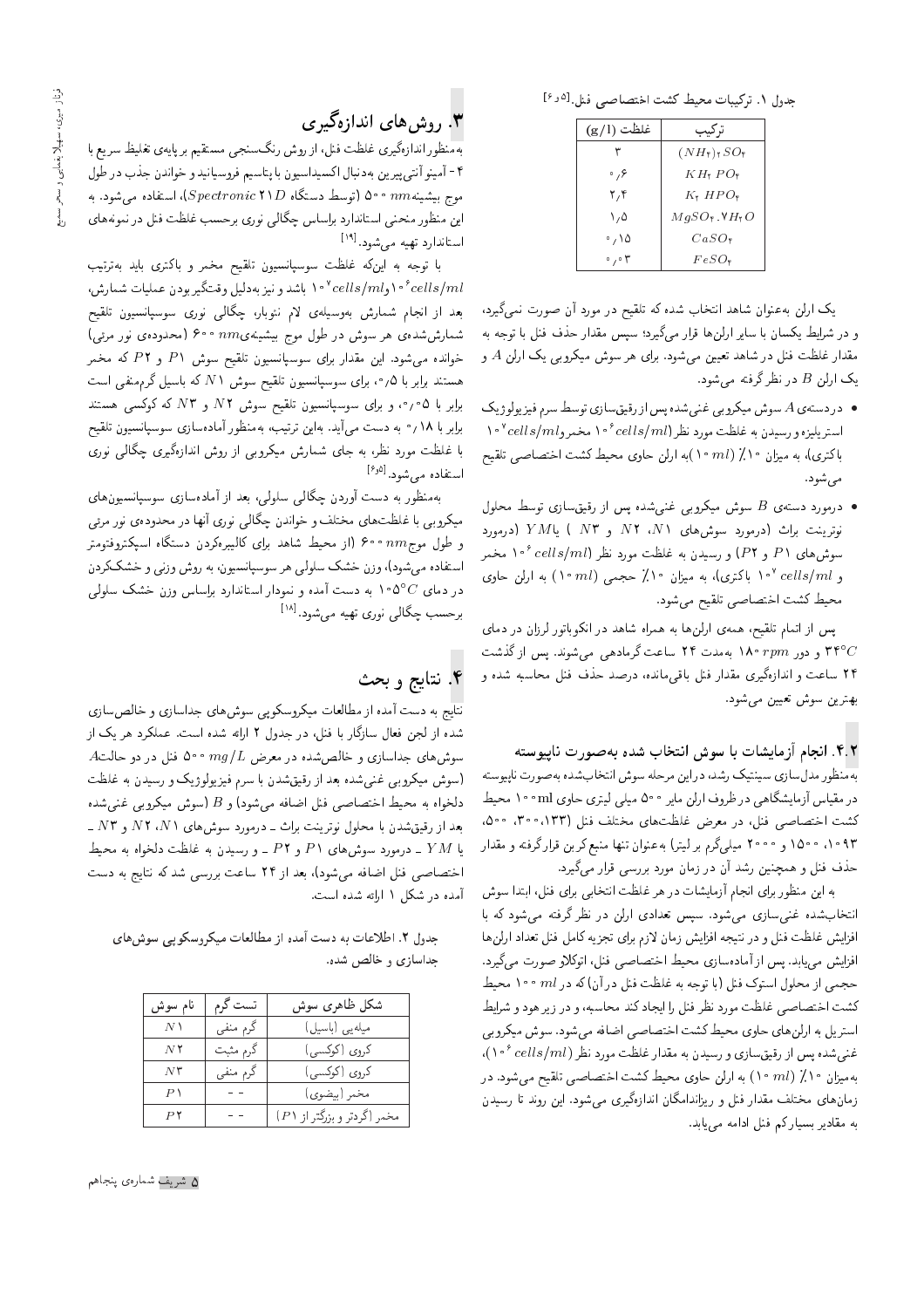با توجه به شکل ۱، درصد حذف فنل در ارلن های دستهی B نسبت به دستهی بالاتر است. براین اساس در حضور سوبسترای کمکمی راندمان حذف فنل بیشتر  $A$  $N$ 5 از وقتی است که فنل تنها منبع کربن باشد. از طرف دیگر سوش های  $P$ ۲ و نسبت به سایر سوشهای میکروبی عملکرد بهتری در حذف فنل داشتهاند. سپس عملکرد این دو سوش در معرض سه غلظت دیگر از فنل (°°۷°، °°°۱۵ و °°۱۵ میلمیگرم بر لیتر) و در حضور سوبسترای کمکمی مورد بررسی قرار میگیرد.

چنان که در شکل ۲ مشاهده میشود، قابلیت مخمر P۲ برای حذف فنل نسبت به سوش N ۳ بالاتر است و راندمان حذف آن تا غلظت  $mg/L$  ۰۰۰ بالاتر از ۹۰ درصد است. از طرف دیگر، چنان که در شکل ۱ مشاهده می شود اختلاف درصد حذف فنل در حضور و غیاب سوبسترای کمکی برای سوش P۲ کم تر از موش N۳ است. بهاین ترتیب P۲ بهعنوان سوش برتر تجزیهکنندهی فنل انتخاب میشود. این سوش میکروبی هم اکنون باکد شناسایی ۲۶ °۹-ABB ^ در بانک<br>م میکروبی مرکز تحقیقات بیوشیمی و کنترل محیط زیست دانشگاه صنعتی شریف موجود است (شکل ۳).

بهمنظور مدل $\omega$ اری سینتیک رشد مخمر ۲۶°۹ ( $BBRC = BB$ ، آزمایش هایی به صورت ناپیوسته انجام میشود. به این ترتیب که مقدار حذف فنل و همچنین رشد أن با زمان با قرار گرفتن در معرض غلظتهای مختلف فنل مورد بررسی قوار میگیرد. آزمایشات در غلظتهای اولیهی مختلف فنل (۱۳۳، ۳۰۰، ۵۰۰، ۰۹۳ ق میلو)گرم بر لیتر) و با میزان تلقیح (۰٫۵ $OD_{\hat{r}^{\ast}}$ ۰۹۳) از



شکل ۱. عملکرد پنج سوش میکروبی در حذف فنل در دو حالت A و B.





شکل ۳. تصویر میکروسکوپی مخمر ۲۶°BBRC (۵۰۰×).



شکل ۴. تغییرات غلظت فنل با زمان در غلظتهای اولیهی مختلف فنل.



شکل ۵. تغییرات چگالبی جرم خشک سلولی مخمر BBRC-۹۰۲۶ با زمان در غلظتهاى اوليه مختلف فنل.

مخمر صورت گرفته و دادههای حاصل در شکلهای ۴ و ۵، نشان داده شده است. درنتيجهي اين آزمايشات مشخص شدكه هرچه غلظت اوليهي فنل بيشتر باشد، زمان بیشتری برای تجزیهی آن لازم است. با توجه به نمودار غلظت فنل برحسب زمان  $BBRC =$ اشکل ۴)، غلظتهای پائین فنل بدون فاز تأخیر توسط مخمر ۲۶ $B \cap R$ تجزیه می شود. ولی حنان که مشاهده می شود در غلظت  $mg/L$  ۲۰۰۰ فنل فاز تأخير قابل ملاحظهيى وجود دارد.

همانطور که در شکل ۵ مشاهده میشود، با افزایش غلظت فنل تا میزان ه ۱۰۰۰، سطح نمودار چگالی جرم خشک سلولی با زمان روند افزایشی  $mg/L$ دارد ولمی بهترتیب با افزایش غلظت فنل به $mg/L$  ۰۵۰۰ و $mg/L$  و ۲۰۰۰ این روند نزولی میشود. این نکته نشانگر آن است که با افزایش غلظت فنل، بازدارندگی فنل برای رشد مخمر افزایش می یابد.

 $BBRC = 100$  با استفاده از مقادیر چگالی جرم خشک سلولی مخمر

۶ شریف شمارهی پنجاهم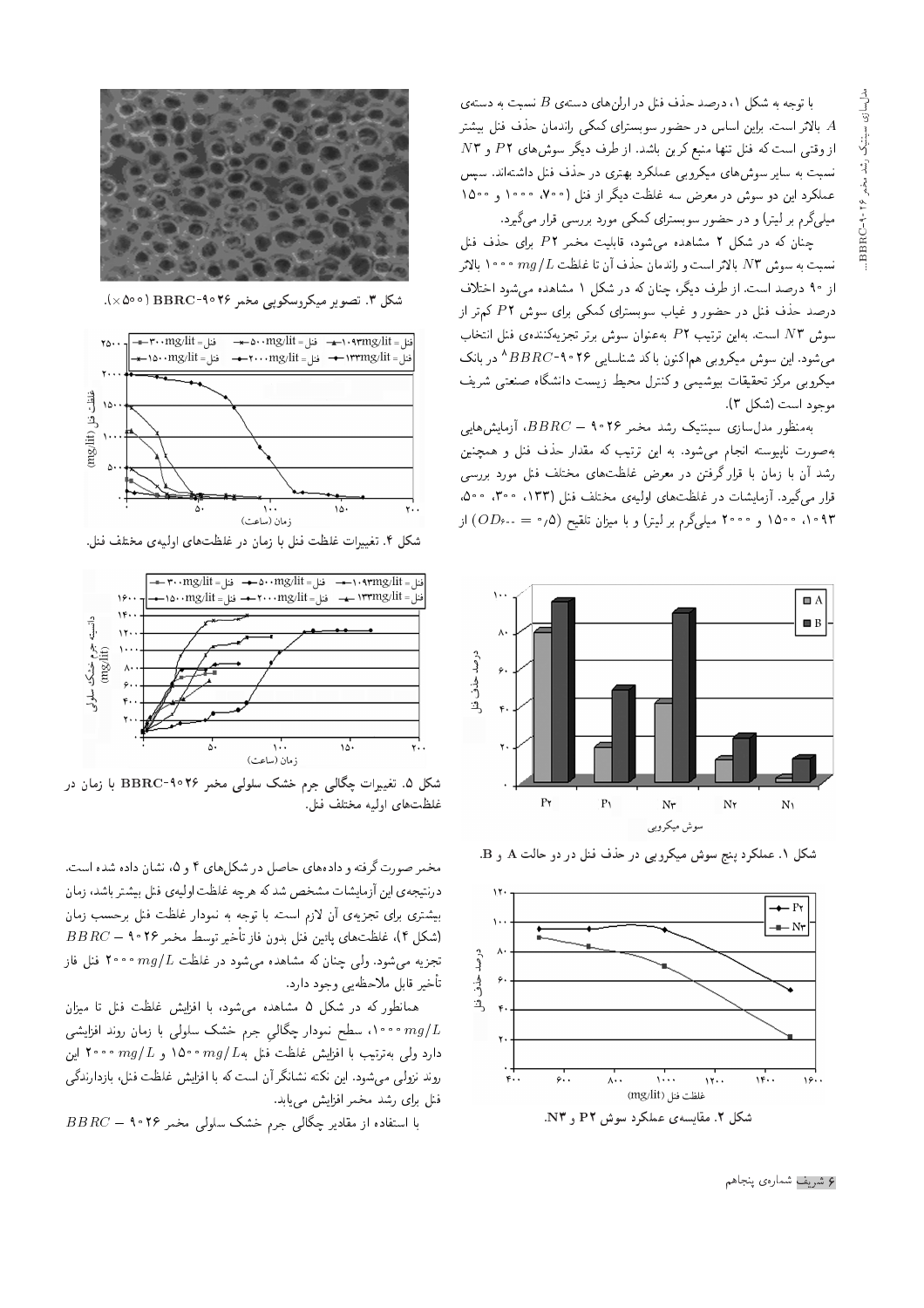

شكل ۶. تغييرات سرعت ويژەى رشد مخمر ۲۶°F BBRC با غلظت اوليه فنل.

در فاز رشد لگاریتمی در معرض غلظتهای اولیهی ۱۳۳ ، ۵۰۰ ، ۵۰۰ ،۱۰۹۳  $\langle OD_{\delta^{(n)}}=O$ ۱۵۰۰ و ۲۰۰۰ میلی $\delta$ رم بر لیتر از فنل و با میزان تلقیح ۵ $\rho$  از مخمر سینتیک رشد مخمر ۲۶ ۹۰ – BBRC با استفاده از روش های حل عددی در 1 محيط 1,4 MATLAB مدل مى شود. معادلهى هالدن بهصورت معادلهى .<br>نوشته می شو**د**:

$$
\mu = \frac{\mu_m S}{K_S + S + \frac{S^{\tau}}{K_I}}\tag{1}
$$

 $S(h^{-1})$ که در آن،  $\mu$  سرعت رشد ویژه  $\mu_{max}(h^{-1})$  سرعت رشد ویژه بیشینه  $\mu(h^{-1})$ غلظت سوبسترا  $R$  ا،  $K_S$  ثابت اشباع سوبسترا  $K_S$  ، فسریب  $K_S$  خریب بازدارندگی سوبسترا ( mg/L) و X چگالی جرم خشک سلولی ( mg/L) . معادلهی هالدن بهدلیل سادگی ریاضی و کمبودن تعداد ثوابت آن، و نیز به علت در نظر گرفتن ٹابت بازدارندگی سویسترا بسیار مورد توجه است.

بهمنظور مدل سازی ابتدا با استفاده از دادههای مربوط به حگال<sub>ی</sub> جرم خشک سلولی مخمر در فاز رشد لگاریتمی برای هر غلظت اولیه فنل، سرعت ویژه رشد ا با استفاده از روش حداقل مربعات<sup>۹</sup> k با<br>مدیر مصابل مطالبان  $=\mu.t$  (۲) از معادله ی $\mu$  )  $\mu=\left( \mu\right)$ به دست می آید.  $X$  برابر با چگالی جرم خشک سلولی در لحظه شروع است.

با داشتن غلظتهای اولیهی فنل  $(S_\cdot)$ ، و به دست آوردن سرعت ویژهی رشد  $^{10}$ مخمر ( $\mu$ )، پارامترهای معادلهی هالدن( $K_S, \mu_m, K_I$ ) از طریق برازش منحنبی

با روش غیرخطی حداقل مربعات چنین بهدست می آید:

$$
\mu_m = \circ \rho \Delta \mathbf{Y} (\mathbf{1}/h), \quad K_s = \mathbf{1} \mathbf{Y} \circ \rho \mathbf{Y} (mg/L)
$$

$$
K_I = \mathbf{1} \mathbf{1} \Delta_I \mathbf{Y} (mg/L)
$$

با استفاده از پارلمترهای معادلهی هالدن و مقادیر اولیهی سوبسترا $(S_\ast)$ ، سرعت ويژهي رشد محاسبه شده و برحسب غلظت اوليهي فنل رسم مي شود (خط پيوسته). این سرعت با سرعت ویژهي رشد به دست آمده از دادههاي تجربي برحسب غلظت اوليه ى فنل مقايسه مى شود (شكل ٤). با توجه به شكل ۶ نمودار مدل شده تقريب خوبی از دادههای تجربی است.

## (). نتىجەگىرى

پانوشت

ریزاندامگان اجزای مهمی در تصفیهی پساب های شهری و صنعتی محسوب میشوند، بهطوری که جداسازی و خالص سازی ریزاندامگانی که قابلیت انجام کارهای ویژه = مانند توانایی تجزیهی آلایندههای خاص = را دارند، و تعیین سینتیک رشد آنها بهمنظور فهم ظرفيت ريزاندام براى تجزيهى ألايندهى مورد نظركام مهمى در روند تکاملی سیستمهای تصفیه پساب بهخصوص تصفیهی پسابهای حاوی مواد سمی محسوب میشود.[<sup>۱۴٫۱۲]</sup><br>آلام

آلایندههای سمی از جمله آروماتیکهای تکحلقهیی مانند فنل، مانع از رشد ریزاندام هستند. لذا برای به دستآوردن ثابتهای سینتیکمی ریزاندامگان در معرض این آلاینده ها باید از مدلی استفاده شودکه ضریب بازدارندگی در آن لحاظ شده باشد. به این ترتیب از مدل هالدن که یکی از معمول ترین مدل ها برای توصیف بازدارندگی ترکیبات سمی است، استفاده شده است. این مدل سینتیکی همواره مورد توجه [18w12'6'5] "CU= xO=O x=Q= =Q |@ QHD |=yxO=O R= |rw@k p@=k u}tND w xOw@ u=kkLt

با توجه به تحقیق صورت گرفته و ثابت های سینتیکی به دست آمده، این نتیجه حاصل میشود که مخمر ۲۶ °F B $R$ ۹ از قابلیتخوبی در تجزیهی زیستی فنل تا غلظت تقریبی  $mg/L$  ۰۰۰ برخوردار است و می $\ddot{}$ وان از آن بهمنظور زيستافزايي بهمنظور بهبود عملكرد سيستم تصفيهى يساب استفاده كرد. بهءلاوه مدل سینتیکی تعیین شده وسیلهیی مناسب برای مدل سازی و شبیهسازی فرایند تصفیهی زیستی و نیز بزرگ $^{[s_1b_2]}$ نمایی مقیاس برای طراحی واحد صنعتی است. $^{[s_1b_2]}$ 



- 1. Environmenal regulations and standards, Iran department of environment publications, (summer, 1378).
- 2. Cardinal, L.J., and Stenstrom, M.K. \Enhanced biodegradation of polyaromatic hydrocarbons in the activated sludge process", Research Journal Water Pollution Control Control 63, (7) pp.950-957 (1997).
- 3. Ng, A., et al, "Nitrification enhancement in the powdered activated carbon- activated sludge process for the treatement of petroleum refinery wastewaters", J. Water

1. Haldane

- 2. xenobiotic
- 3. bioaugmentation
- 4. nutrient agar
- 5. potato-dextrose-agar
- 6. nutrient broth
- 7. yeast-malt
- 8. biochemical and bioenvironmental research center
- 9. least squares
- 10. curve fitting